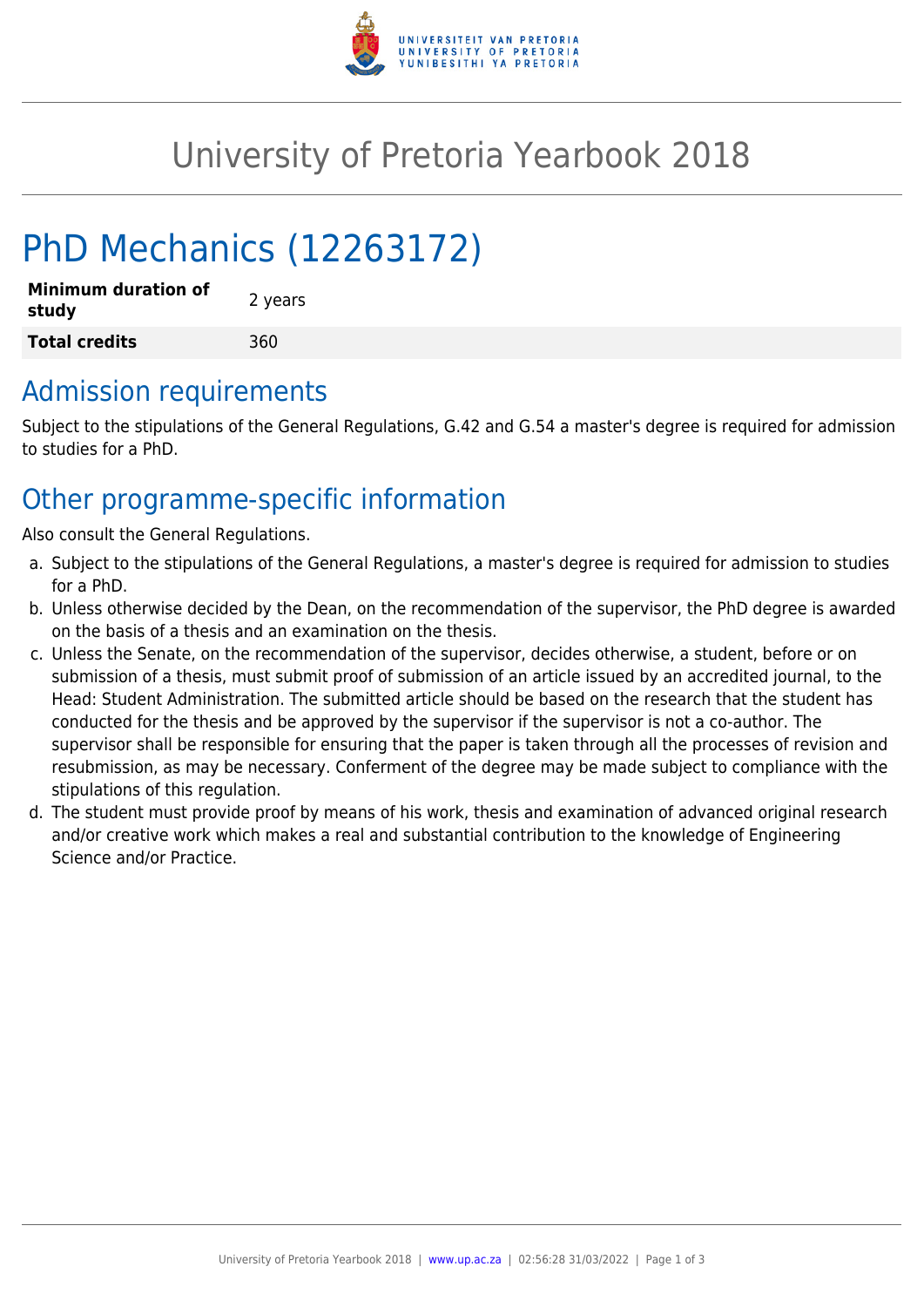

## Curriculum: Year 1

**Minimum credits: 360**

#### **Core modules**

[Thesis: Mechanics 998](https://www.up.ac.za/yearbooks/2018/modules/view/MIR 998) (MIR 998) - Credits: 360.00